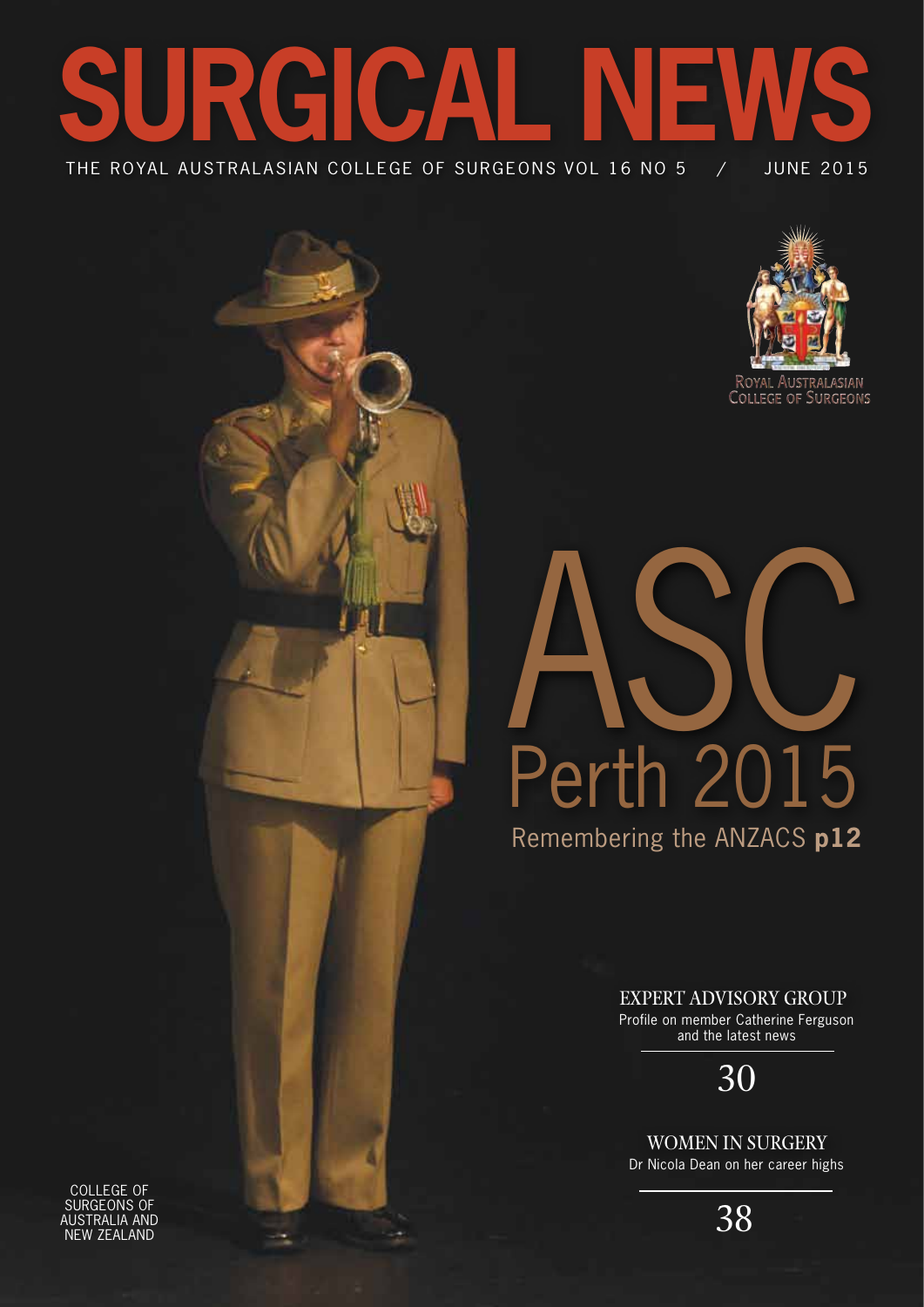$\blacktriangleright$ 

R ACS Fellow, colorectal surgery Trainee and PhD<br>
candidate Dr Naseem Mirbagheri has conducted<br>
and completed a study investigating the use of<br>
hedside conormaly to measure liquid gastric emptying candidate Dr Naseem Mirbagheri has conducted bedside sonography to measure liquid gastric emptying as a means to assess post-operative gut function in patients who have had abdominal surgery.

For the study, conducted through the Academic Colorectal Unit at Concord Hospital, Dr Mirbagheri recruited 30 healthy volunteers and 30 patients who had undergone major colorectal surgery and measured gastric emptying using a portable ultrasound machine.

The recipient of a 2014 Foundation for Surgery Peter King Research Scholarship, Dr Mirbagheri conducted her research to determine if bedside sonography could offer surgeons a reliable diagnostic tool to measure postoperative gut function.

Each patient was given 250mls of water while Dr Mirbagheri measured the gastric antral cross-sectional area every ten minutes to determine gastric emptying, measured as time to complete emptying of water.

While her results are still awaiting peer review, she said the study was the first to find that sonographic assessment of gastric emptying – as a surrogate measure of gut function – was practicable and useful in patients after colorectal surgery.

"My main aim with this research was to find out if such a method of measuring gastric function was feasible in a postoperative setting," Dr Mirbagheri said.

"The rate of prolonged ileus alone is reported to affect up to 14 per cent of patients after major colorectal surgery, however, it is a poorly defined clinical term with no objective markers to assess risk

factors and limited modalities to assist diagnosis," Dr Mirbagheri said.

"The clinical signs surgeons have traditionally used to assess post-operative gastrointestinal dysfunction, such as nausea or vomiting, abdominal distension, delayed passage of flatus or faeces, are unsophisticated, nonspecific and may be influenced by other postoperative factors.

"I wanted to determine if ultrasound technology could offer surgeons a more objective assessment to facilitate more tailored post-operative care.

"The secondary aims were to establish the normal range of gastric emptying in a cohort of healthy volunteers using our technique, measure changes in the gastric emptying rate after major colorectal surgery and to assess the impact of gastric dysfunction as assessed by sonographic technique on postoperative gastrointestinal outcomes."

Working under the supervision of Professor Marc Gladman, the Director of the Academic Colorectal Unit at Concord Hospital, Dr Mirbagheri said she was particularly interested in assessing whether sonography could give surgeons another diagnostic tool to measure post-operative gut function that would be less burdensome and expensive than the tests currently used such as transit studies.

"Gastric emptying scintigraphy is the gold standard technique, but this relies on ingestion of a radioactive test meal followed by gamma camera images of the abdomen and is not a bedside tool," she said.

"This technique is also limited by its exposure to significant amounts of radiation, costly gamma cameras, a time-intensive protocol, a lack of standardisation of the test meals and the position and timing of acquired images.

"Sonographic assessment of the gastric function, however, has several advantages.

"It has the capacity to provide both quantitative and qualitative information, imposes no radiation risk to the patient or technician and the technique has already been established and validated."

Dr Mirbagheri said that finding a useful bedside tool to measure gastric function was also important now that post-operative patients who had undergone abdominal surgery were routinely given food and water the first day following surgery as part of the Enhanced Recovery of Patients Program.

She said that this paradigm shift in surgery made it important to tailor this early introduction of oral intake based on the functioning of the gastrointestinal tract.

 "Even though surgeons are not radiologists, we have the underlying anatomical knowledge so I believe surgeons can easily use ultrasound technology as an extension to their clinical armamentarium," she said.

"We know that the sooner patients return to normal gut function, the shorter their hospital stay – so to have an easy and affordable way to measure this could also have benefits to the health system." Dr Mirbagheri is also in the last year of completing a PhD Thesis on Phenotypic Variations in the Central and Peripheral Mechanisms of Sacral Neuromodulation in Faecal Incontinence with funding provided both by the College and the National Health and Medical Research Council (NHMRC).

She said she took on the sonography study while she gathered the resources and navigated the ethics approval system to begin her PhD and last year presented her findings to the Surgical Research Society of Australasia.

A mother of two young children, Dr Mirbagheri has won multiple research awards including being a finalist last year of the Early Career Research Awards and the 3min PhD thesis competition presented by Concord Hospital.

She said that she had been attracted to colorectal surgery because of an abiding passion in providing optimal care for patients suffering from pelvic floor disorders. "As a female surgeon I have long wanted to help these

patients, most of whom are women and most of whom suffer such disorders – particularly faecal incontinence – primarily because of obstetrics injuries," she said. "However, we now appreciate that faecal incontinence is a multi-factorial disorder and possibly

a progressive disease in some patients.

## A useful bedside manner

Foundation for Surgery Peter King Research Scholarship recipient Dr Naseem Mirbagheri has completed her study on using bedside sonography for measuring post-operative gut function

## **Research Highlights of Dr Naseem Mirbagheri**

**2015**

– Sir Roy McCaughey Surgical Research Fellowship

## **2014**

– RACS Peter King Scholarship – 3min PhD thesis competition winner – Early Career Research Award ‐ Concord Repatriation General Hospital – NHMRC, Postgraduate Scholarship

### **2013**

– Best Colorectal Paper Presentation, Peter Douglas Prize – Australian Postgraduate Award, University of Sydney

## **2012**

– Marshal Prize for Best Research Presentation